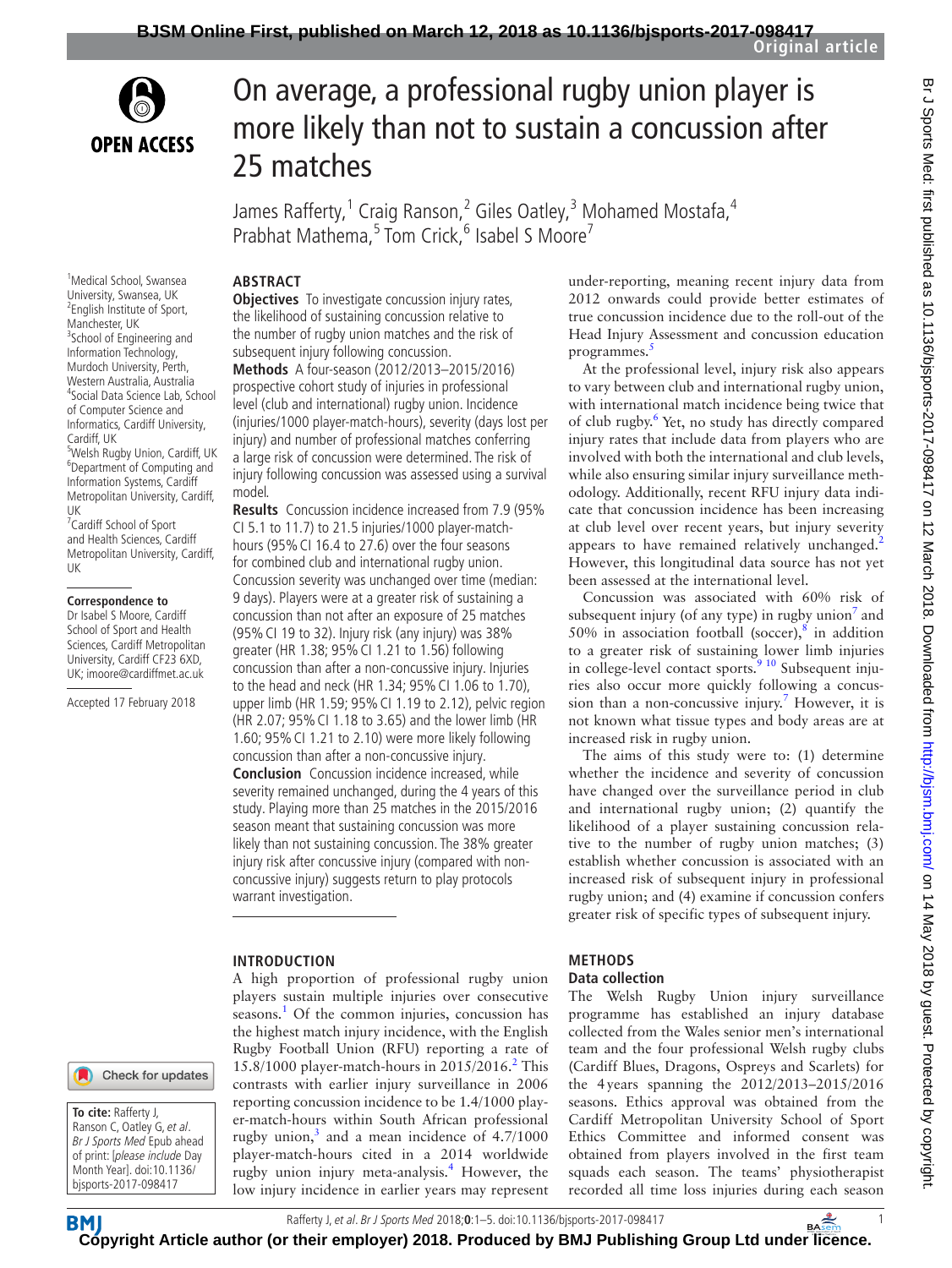and submitted injury records at the end of each month, or end of each tournament in the case of the international team, to Cardiff Metropolitan University (ISM). Any discrepancies in injury records were immediately checked and reconfirmed following the submission of the data to the independent researcher. For the purpose of this study, only injuries sustained during matches were used for calculations of incidence, severity and subsequent injury risk, with all other time loss presented to provide a contextual understanding.

The injury definition and data collection procedures complied with the international consensus of injury surveillance in rugby union.<sup>11</sup> Injuries were coded using the Orchard Sports Injury Classification System V.10.[12](#page-4-10) Additionally, each injury included information about the activity at time of injury (eg, match/ training, contact/non-contact), mode of onset and number of days lost per injury. Exposure was calculated by assuming each match lasted 80min and each team consisted of 15 players. Occurrences where players were withdrawn due to injury or foul play (yellow/red cards) leaving fewer than 15 players per team in play were not accounted for.

### **Incidence and severity**

Injury frequency for concussion sustained during matches was characterised by injury incidence, which is the mean number of concussions sustained in 1000 player-match-hours. Incidences were calculated for club and international teams separately, and collectively by combining the club and international injuries and exposure. To compare two injury incidences a rate ratio (RR) was calculated. The 95% confidence interval (CI) was calculated using normal distribution, since the log of the ratio of two incidence rates is normal. Two incidences were significantly different if the 95%CI for the RR did not intersect with unity.

Injury severity refers to the number of days lost of training and match play due to an injury. The distribution of injury days lost was found to be skewed and did not fit well to any probability distribution so the median was used to represent days lost. The positive (right) skewness originates from most injuries resolving in a relatively short time, with a small number of injuries requiring longer recoveries. Uncertainties for injury severity were calculated using bootstrapping.<sup>13</sup> Comparison of severity distributions was done using a Kolmogorov-Smirnov two-sample test. A weighted linear least squares fit was used to determine whether incidence and severity changed over time. Weights for the fit were taken to be the reciprocal of the size of the 95% CI, meaning points with narrower CIs were weighted more highly.

## **Injury risk**

The standard metric used to report injury incidence is the number of injuries per 1000 player-match-hours. This metric allows comparisons to be made across different sporting populations, but it is difficult to infer specific player risk. Therefore, the incidence was used to calculate the risk of injury to a single player. The metric used to quantify the risk was the number of matches required for an injury to be more likely than not. The formula used to compute this quantity was:

$$
P(n) = e^{-n\lambda_1}
$$

where *n* is the number of player matches and  $\lambda_1$  is the incidence of an injury per player match, that is, 80 player-minutes of exposure (see online [supplementary 1](https://dx.doi.org/10.1136/bjsports-2017-098417) for the derivation of this formula). The smallest *n* such that  $P(n) < 0.5$  is the number of matches where there is a higher probability than not of an injury being sustained by a single player. This metric represents

the average risk over the whole team, and does not take into account differences between players. Club and international injuries were combined to avoid undercounting concussion injuries. As such the metric will be referred to as the risk to the *average* player. The Python programming language (V.2.7.12) with *numpy* (V.1.11.2), *scipy* (V.0.18.1), *statsmodels* (V.0.6.1) and *matplotlib* (V.1.5.3) libraries was used for incidence, severity and risk calculations.[14](#page-4-12)

## **Subsequent injury risk**

The Andersen-Gill extension to the Cox proportional hazards model was used to quantify the risk of subsequent injury following return to play.<sup>15 16</sup> HRs were calculated to compare players who had suffered concussions with those who had not suffered a concussion. Several preprocessing steps were taken to prepare the data. First, only active players on team rosters were selected to ensure each player had a complete set of injuries; if a player was not on a team roster for a Welsh club the injury was excluded. Club and international injuries were combined to avoid undercounting injuries to players who represented the national team.

Following this step, players were sorted into those who sustained at least one concussion and those who had not. The injury data for players who had suffered no concussions formed the non-concussive injury set used for reference comparisons. Players who had suffered a concussion had their injury data split into two sets: (1) injuries sustained prior to the first concussion and (2) injuries sustained following the first concussion. For the non-concussive injury set a 'first' injury was randomly chosen from each player's injury data to allow a similar split to be determined. The longest possible interval between injuries was 4years because no time frame limit was imposed. Models were evaluated using the log-likelihood test. A p value greater than 0.05 indicated that the null hypothesis should be assumed and all HRs were consistent with unity. The R programming language (V.3.3.1) and the *survival* library (V.2.40–1) were used to perform the survival analysis. $1718$ 

## **Results**

## **Incidence, severity and risk**

The data set contained 2441 injuries to 367 players, from a total player pool of 429 players. Therefore, 86% of players sustained an injury during the surveillance period. Match injuries accounted for 1602 injuries, while there were 514 injuries during training. The remaining 325 injuries were sustained during other activities. The total match exposure was 11960 player-match-hours, of which 1000 player-match-hours were from international matches.

The match injury incidence over the surveillance period was 94.5 injuries/1000 player-match-hours (95%CI 89.1 to 100.2). There was a lower match injury incidence in club rugby (87.0 injuries/1000 player-match-hours; 95%CI 81.5 to 92.7) compared with international rugby (177.0 injuries/1000 player-match-hours; 95%CI 151.9 to 205.1; RR 2.04; 95%CI 1.73 to 2.39). The overall median severity for all injuries was 10 days lost (95%CI 9 to 10). There was no difference between the median severity for club rugby (10 days lost; 95%CI 10 to 11) and international rugby (9 days lost; 95%CI 8 to 10).

Concussion was the most common injury (10% of club and international injuries combined) and the incidence was shown to increase over the four seasons of club, and club and international rugby combined [\(table](#page-2-0) 1; [figure](#page-2-1) 1). The severity of concussion did not change over time in club, international, and club and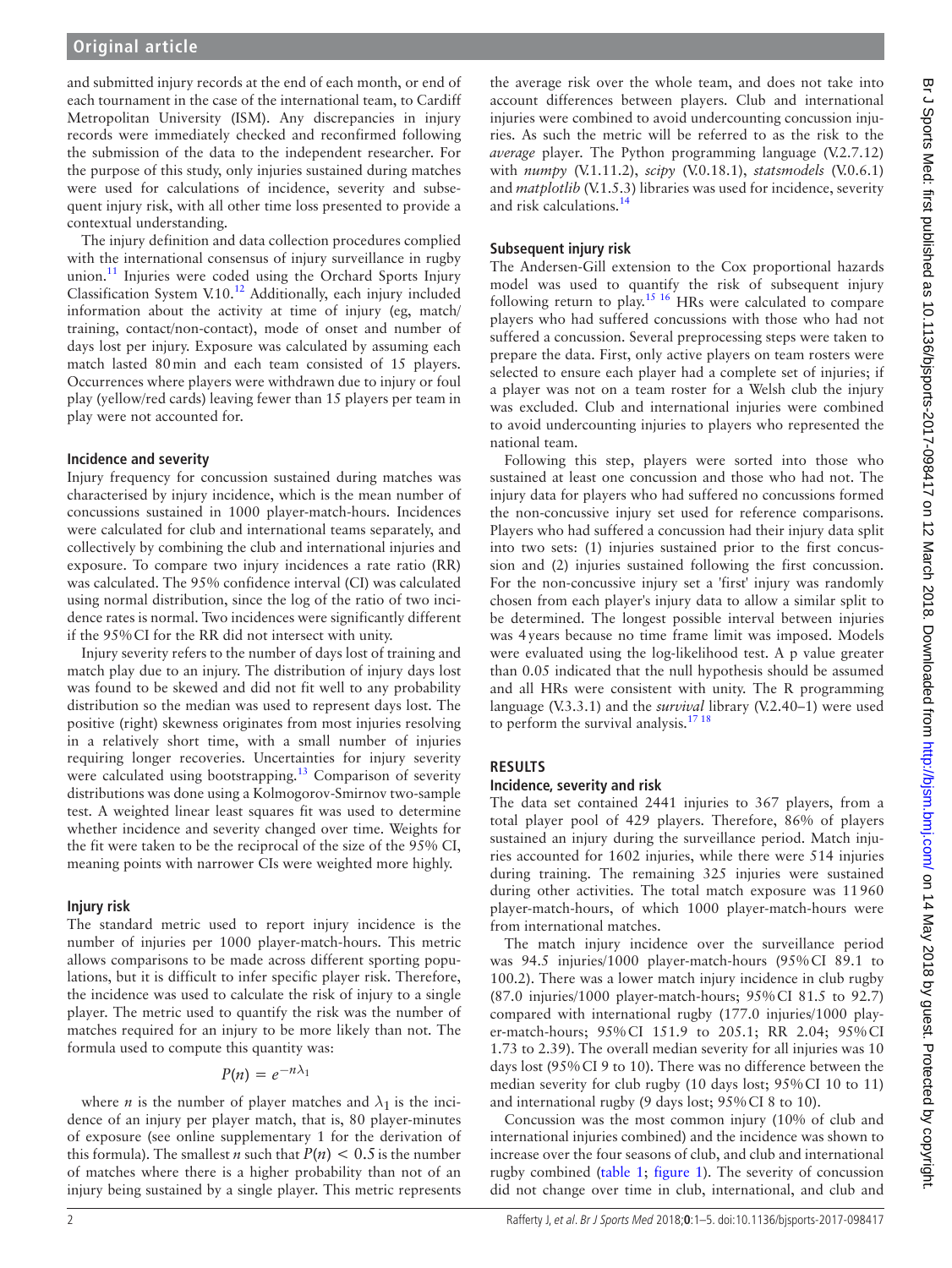<span id="page-2-0"></span>**Table 1** The match injury incidence (injuries per 1000 player-match-hours) of concussion in the first and last seasons of the injury surveillance period, and the proportionality constant from a weighted least squares fit of the incidences from all seasons

| Data set                              | Incidence 2012-2013 | Incidence 2015-2016 | Weighted least squares proportionality constant |
|---------------------------------------|---------------------|---------------------|-------------------------------------------------|
| Club rugby                            | 7.1(4.3, 11.0)      | 21.4 (16.0, 28.0)   | 4.94 (1.69, 8.19)                               |
| International rugby                   | 18.2 (5.0, 46.6)    | 22.2 (9.6, 43.8)    | $1.99(-12.69, 16.67)$                           |
| Combined club and international rugby | 7.9(5.1, 11.7)      | 21.5 (16.4, 27.6)   | 4.68(0.81, 8.55)                                |

Rows in bold indicate where the proportionality constant significantly differs from zero.

international rugby combined. The median severity of concussion over the time period was the same for club, international, and club and international rugby combined (9 days; 95%CI 8 to 9). The *average* player had a higher risk of sustaining a concussion than not after 25 matches (95%CI 19 to 33) in club rugby, after 24 matches (95% CI 12 to 55) in international rugby and after 25 matches (95%CI 19 to 32) in club and international rugby combined, based on the incidence from the 2015–2016 season. Considering the squad size and player-specific match exposure per season across the 4years, the proportion of the squad playing more than 25 matches per season was 10%.

## **Subsequent injury risk**

There was a greater subsequent injury risk following a concussion compared to following a non-concussive injury (HR 1.38; 95%CI 1.21 to 1.56), with players who sustained a concussion having a 38% greater injury risk than players who did not sustain a concussion. Injury risk was assessed before and after players had sustained a concussion, with players having a 23% greater injury risk after concussion than before concussion (HR 1.23; 95%CI 1.05 to 1.44). No difference in injury risk was found between players prior to sustaining a concussion and players prior to sustaining a non-concussive injury (HR 1.13; 95%CI 0.97 to 1.31). The median time to next injury following a concussion was 36 days (95%CI 32 to 40), which was shorter than the time to next injury following an injury other than a concussion (49 days; 95%CI 44 to 53).

Risk of injuries to specific body regions was greater after concussion than prior to concussion [\(table](#page-2-2) 2). Injuries to the head and neck (HR 1.34; 95%CI 1.06 to 1.70), upper limb (shoulder and arm, HR 1.59; 95%CI 1.19 to 2.12), pelvic region (buttock and groin, HR 2.07; 95%CI 1.18 to 3.65) and the lower limb (leg, ankle and foot, HR 1.60; 95%CI 1.21 to 2.10) were more likely in players following a concussion than



<span id="page-2-1"></span>**Figure 1** The match injury incidence (95%CI) of concussion in club and international rugby combined across the four seasons.

Rafferty J, et al. Br J Sports Med 2018;**0**:1–5. doi:10.1136/bjsports-2017-098417 3

to players who did not suffer a concussion. Injuries to joints and ligaments (HR 1.49; 95%CI 1.22 to 1.81) and to muscles and tendons (HR 1.38; 95%CI 1.12 to 1.70) were also more likely following a concussion [\(table](#page-3-0) 3).

## **Discussion**

In Welsh Rugby Union, concussion injury incidence increased over the four seasons at a club level, but not international level; severity remained unchanged at both levels. Players were more likely than not to sustain a concussion after 25 matches and there was a 38% greater injury risk after concussion compared to following a non-concussive injury. Specifically, the subsequent injury risk was greater for the head and neck, upper limb, pelvic region and lower limb.

### **Change in incidence and severity of concussion**

Our finding of an increasing secular trend in concussion incidence in elite Welsh Rugby Union, when combined with findings from the RFU Injury Surveillance Project, $<sup>2</sup>$  suggests that concus-</sup> sion incidence is rising throughout the professional game. At the international level, the concussion incidence was higher than in previous reports.<sup>[6 19–21](#page-4-5)</sup> However, the low level of exposure for the international team led to larger uncertainties. Combining longitudinal injury surveillance data from multiple international teams is recommended to see whether the recent increase in concussion persists at the international level.

World Rugby, rugby union's international governing body, has implemented several concussion policies at the professional level. Others have speculated that the Head Injury Assessment protocol led to a rise in the reported incidence of concussion following its introduction as a pilot in 2012 and officially in  $2014<sup>2</sup>$  $2014<sup>2</sup>$  As a result, in the  $2014/2015$  season, concussions may have been reported that previously may not have been included. However, the continued rise in incidence in the 2015/2016 season implies there are additional factors other than stakeholder awareness that contribute to the increased concussion incidence. Identifying concussion risk factors is an important next step. Researchers may need to take into account surface-specific match play demands (eg, tackles made and tackle technique) as grass has a greater concussion incidence than artificial surface. $^{22}$  $^{22}$  $^{22}$ 

<span id="page-2-2"></span>**Table 2** Hazard Ratios (HR) between injuries following a concussion versus following a non-concussion injury split up by body region

| Body area                                                                             | HR (95% CI)                   | Fit p value |
|---------------------------------------------------------------------------------------|-------------------------------|-------------|
| <b>Head and neck</b>                                                                  | 1.34 (1.06 to 1.70)           | 0.028       |
| Upper limb (arm and shoulder)                                                         | 1.59 (1.19 to 2.12)           | 0.009       |
| Abdomen, chest and back                                                               | 1.42 (0.80 to 2.55)           | 0.021       |
| Pelvic region (buttock and groin)                                                     | $2.07(1.18 \text{ to } 3.65)$ | 0.034       |
| Knee and upper leg                                                                    | 1.12 (0.90 to 1.39)           | 0.636       |
| Lower limb (ankle, foot and lower leg)                                                | $1.60$ (1.21 to 2.10)         | 0.006       |
| Rows in bold indicate both a significant HR and that the model fit was significant to |                               |             |

Rows in bold indicate both a significant HR and that the model fit was significant to 95% confidence.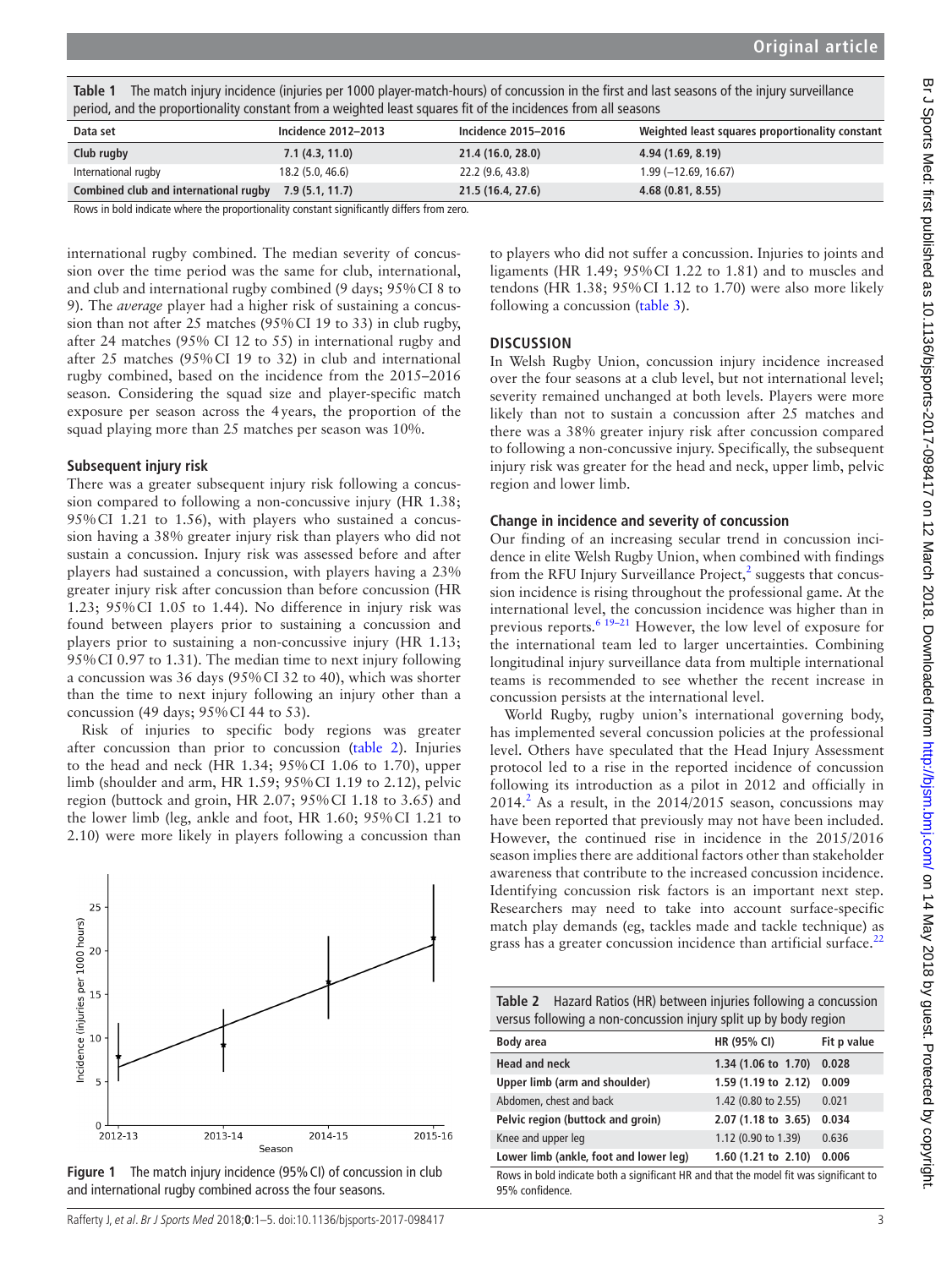<span id="page-3-0"></span>

| <b>Tissue type</b>                                               | HR (95% CI)                                                               | Fit p value |  |  |
|------------------------------------------------------------------|---------------------------------------------------------------------------|-------------|--|--|
| versus following a non-concussion injury split up by tissue type |                                                                           |             |  |  |
|                                                                  | <b>Table 3</b> Hazard Ratios (HR) between injuries following a concussion |             |  |  |

**Table 3** Hazard Ratios (HR) between injuries following a concussion

| <b>Hissue type</b>       | <b>HK (95% CI)</b>  | Fit p value |
|--------------------------|---------------------|-------------|
| <b>Bone</b>              | 1.22 (0.76 to 1.97) | 0.668       |
| Joint and ligament       | 1.49 (1.22 to 1.81) | 0.002       |
| <b>Muscle and tendon</b> | 1.38 (1.12 to 1.70) | 0.006       |
| Skin                     | 1.69 (0.62 to 4.60) | 0.387       |
| <b>Brain</b>             | 1.32 (0.88 to 1.99) | 0.307       |
| Other                    | 1.49 (1.05 to 2.10) | 0.071       |

Rows in bold indicate both a significant HR and that the model fit was significant to 95% confidence.

Furthermore, 50% of concussions occur in the tackle event<sup>7</sup> and recent reports show that an upright posture by the tackler increases the risk of the tackler needing a Head Injury Assessment compared with a bent at the waist posture. $^{23}$  $^{23}$  $^{23}$  Note that the latter technique is outlined as best practice in World Rugby's coaching education. $24$  Therefore, assessing whether tackling behaviour has changed over recent years may provide further insight into changes in concussion incidence.

### **Concussion risk**

The *average* rugby union player had a higher risk of sustaining a concussion than not after 25 matches; this rate was three times higher than the next most frequent injury in our data (thigh haematoma). Additionally, based on current season lengths (mean 34 matches) the data show that 1 in 10 players will surpass the 25-match threshold of concussion risk each season. However, with concussion incidence rising year on year and 17% of professional rugby union players reporting a concussion in the  $2015 - 2016$  $2015 - 2016$  season,<sup>2</sup> this appears to be a conservative estimate possibly due to being an '*average*' player metric. Nevertheless, the data suggest that longer seasons would potentially expose more players to the risk of concussion due to a greater proportion of the squad playing more than 25 matches each season, meaning decisions regarding season length should consider the injury risk implications.

## **Subsequent injury risk**

The subsequent injury risk to players following a concussion was 38% higher than for players who did not sustain a concussion. Although the increased risk was significant, it was lower than the 60% reported for similar level players in the RFU Premier- $\sin^7$  $\sin^7$  and lower than the 47% reported in professional associ-ation football.<sup>[8](#page-4-7)</sup> When considering studies in rugby union, the reported risks are consistent with each other, within calculated errors, with the combined estimate of subsequent injury risk in rugby union from this study and Cross *et al*'s<sup>[7](#page-4-6)</sup> study being 1.49 (95% CI 1.37 to 1.61). When the association football (soccer) data are included, ${}^{8}$  the combined estimate of subsequent injury risk is 48% (HR 1.48; 95%CI 1.30 to 1.67). It appears that the increased injury risk (all injuries) following concussion is not specific to a single jurisdiction or sport.

The mechanisms underpinning this increased injury risk are not known. However, with the consistency between the two rugby union studies it could be speculated that the current length of the graded return to play protocol is insufficient because players can go from complete rest to full match play within 6 days.<sup>25</sup> Previous research has shown that increases in weekly workload that are greater than 10% were associated with an increased injury risk.<sup>26</sup> Consequently, if a longer graded return to play protocol was implemented, workloads could be

progressed gradually to safer levels, which may mitigate some of the subsequent injury risk by ensuring 'spikes'[27](#page-4-20) in acute workloads are avoided.

There were several body regions, in addition to joint, ligament, muscle and tendon injuries, that had a greater injury risk after concussion. A greater lower extremity injury risk was reported in collegiate athletes from multiple sports.<sup>[9 10](#page-4-8)</sup> Possible underlying mechanisms include altered balance strategies $^{28}$  and impaired dynamic stability, $2930$  in particular dynamic balance<sup>[28](#page-4-21)</sup> and walking gait, $2930$  which are negatively affected following concussion. This may also explain part of the increased injury risk to the joint, ligament, muscle and tendon structures, as loading across these structures may differ following concussion. We contend that small changes to balance and gait after concus-sion may increase subsequent injury risk.<sup>[7](#page-4-6)</sup>

This is the first study to identify the head and neck, and upper extremity body regions to also have an increased risk following concussion. It is conceivable that the nature of contact in rugby union exposes players to a heightened risk to these body areas, with the tackle event a common injury mechanism.<sup>26</sup> Additionally, if players are tackling higher up the body (eg, shoulder and above), a Head Injury Assessment is four times as likely than if tackling lower down the body.<sup>[23](#page-4-16)</sup> Therefore, the high initial risk of concussion and subsequent risk to upper body areas may be a by-product of tackle technique that does not follow recommended guidelines.[24](#page-4-17) However, contact is unavoidable in rugby union and it is unlikely that all concussions are due to improper tackle technique. As a result, further mechanistic work is required to understand whether the increased risk to these body areas is preventable within rugby union by considering whether factors such as oculomotor and vestibular dysfunction, $31$  and impaired dynamic stability and proprioception<sup>29</sup> 30 affect tackle technique. The combination of epidemiological and experimental data supports the recent concussion consensus statement $32$  that graduated return to play protocols should look to include multifaceted strategies such as neuromuscular control, and oculomotor and vestibular protocols to both aid identification and quantification of postconcussion symptoms, and mitigate subsequent injury risk.

## **Limitations and strengths**

The small number of teams involved in the study is a limitation. However, the injury data were checked every month of every season, minimising the number of incomplete injury records. Additionally, by tracking international players from clubs to the national team, we have provided the first subsequent injury analysis in professional sport that has included all time loss injuries sustained by a player, regardless of when it occurred. It should also be noted that the probability metric for injury incidence is the mean probability over the whole team. Variations among individual players are ignored, which limits the conclusions that can be drawn for individuals.

## **Conclusion**

This is the first study to quantify the player risk of sustaining a concussion using a metric that estimates the number of matches a player can participate in before the risk of concussion passes the 0.5 level. On average, rugby union players were more likely than not to sustain concussion after 25 matches. We have confirmed previous reports that there is an increased subsequent injury risk after concussion, and estimate the combined HR from this study and two others<sup>67</sup> is 1.48 (95% CI 1.30 to 1.67). Following concussion, several body regions were at greater risk of injury,